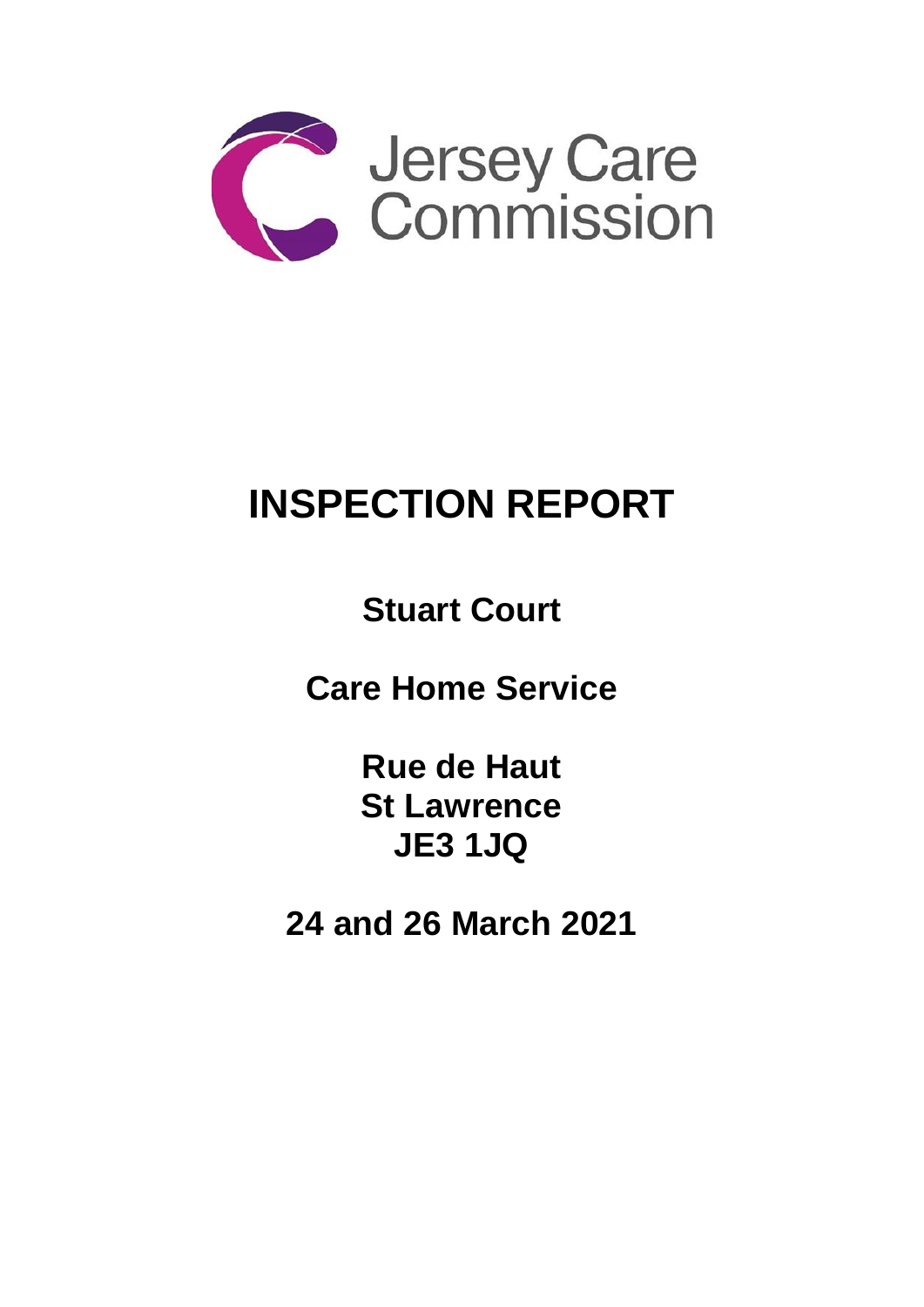# **THE JERSEY CARE COMMISSION**

Under the Regulation of Care (Jersey) Law 2014, all providers of care homes, home care and adult day care services must be registered with the Jersey Care Commission ('the Commission').

This inspection was carried out in accordance with Regulation 32 of the Regulation of Care (Standards and Requirements) (Jersey) Regulations 2018 to monitor compliance with the Law and Regulations, to review and evaluate the effectiveness of the regulated activity and to encourage improvement.

# **ABOUT THE SERVICE**

The is a report of the inspection of Stuart Court care home. The service is situated in the parish of St Lawrence overlooking St Aubin's bay and offers accommodation over four floors. The home provides permanent accommodation to residents who require personal care and support and has one bed available for respite provision. The service became registered with the Commission on 12 August 2019 but had been subject to regulatory inspections under the previous law.

The home is in a semi-rural location with a good bus route and some local amenities a short distance away. The property has two large gardens which overlook St Aubin's bay and there is a smaller outside courtyard for residents to sit or dine outside in summer. There is also a range of community rooms within the building which can be accessed via stairs or lift access

Residents have access to a daily programme of social activities within the home, as well as opportunities for community outings and events. Transport is available in the home's minibus.

In the Statement of Purpose, the home is described as 'assisting residents to live in a home from home environment, whilst empowering them to make their own choices'.

| <b>Registered Provider</b>        | Methodist Homes for the Aged (Jersey) Limited  |
|-----------------------------------|------------------------------------------------|
| <b>Registered Manager</b>         | Elaine Jackson                                 |
| <b>Regulated Activity</b>         | <b>Care Home Service</b>                       |
| <b>Conditions of Registration</b> | Maximum number of care receivers in receipt of |
|                                   | personal care or personal support is 27.       |
|                                   | Age range is 60 and above                      |
|                                   | Category of Care is Old Age                    |
|                                   | Rooms No: 1 - 28 (no room 9) one person        |
|                                   | Rooms No: 27 (respite only) one person         |
| Dates of Inspection               | 24 March and 26 March 2021                     |
| Times of Inspection               | $9.30$ am $- 4.00$ pm and 11am to 2:30pm       |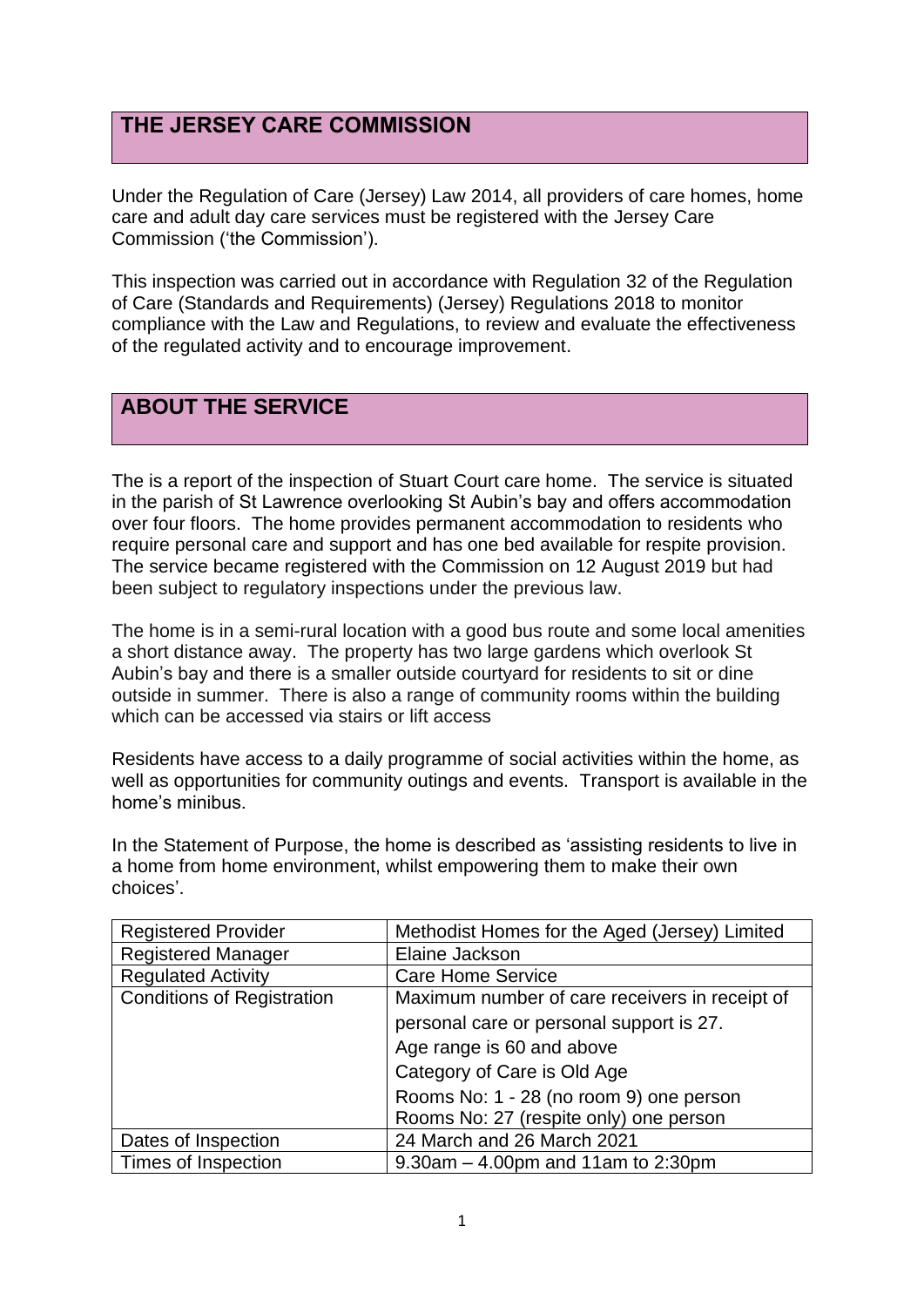| Type of Inspection  | Announced   |
|---------------------|-------------|
| Number of areas for | <b>None</b> |
| improvement         |             |

The Care Home is operated by Methodist Homes for the Aged (Jersey) Limited and the registered manager is Elaine Jackson.

At the time of this inspection, there were 27 people accommodated in the home.

# **SUMMARY OF INSPECTION FINDINGS**

This inspection was announced five days in advance. This allowed for the necessary infection control measures to be put in place in relation to Covid-19 and ensured the availability of the registered manager. The inspection was undertaken by two Regulation Officers on the 24 March 2021. There was a follow up visit by one Regulation Officer on the 26 March 2021 with a specific focus on care planning and meeting with residents and staff.

The Care Home Standards were referenced throughout the inspection<sup>1</sup> and Regulation Officers focussed on the following areas during the inspection:

- the service's Statement of Purpose and conditions on registration
- safeguarding (adults and children)
- complaints
- safe recruitment and staffing arrangements (including induction, training, supervision, staffing levels)
- care planning
- monthly quality reports
- care home environment.

Overall, the findings from this inspection were positive. The home is functioning within the conditions of registration and there was evidence of compliance with the Regulations and Standards. Residents are being provided with a service that is safe, well managed, and which takes their wishes and preferences into account.

There are good practices to ensure the safety of care receivers. There is a robust safeguarding policy in place and all staff have up to date safeguarding training which includes recognising the signs of abuse and neglect and how to report concerns. There is a culture of openness and transparency, with a willingness to learn and seek ways to improve upon the delivery of care.

 $1$  The Care Home Standards and all other Care Standards can be accessed on the Commission's website at [https://carecommission.je/Standards/](https://carecommission.je/standards/)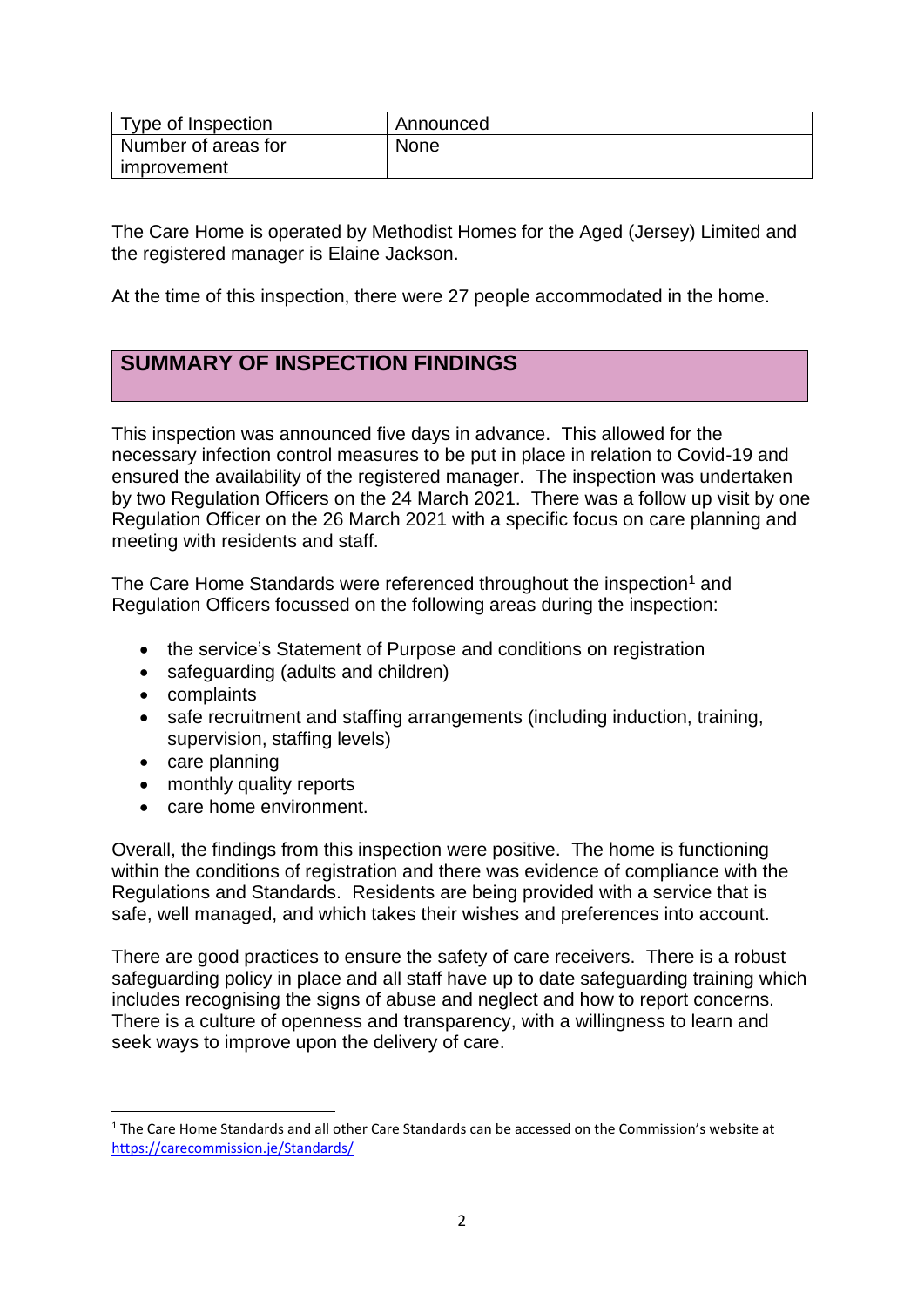There are a range of systems and practices in place to ensure that concerns and complaints are dealt with efficiently and appropriately. The registered manager is proactive in her response to feedback and will act promptly to rectify any issues raised. This is supported by robust procedures for dealing with complaints and a staff team who are aware of their responsibilities in relation to complaints.

The home's arrangements for recruiting staff were satisfactory with all aspects of safer recruitment procedures in place. Staffing numbers were adequate, and staff were appropriately deployed within the home. There were also suitable arrangements in place for supervision and training. Policies and procedures are kept up to date and there are effective communication systems in place to support the staff team.

There are adequate systems in place to support effective assessment and care planning for residents and the records reviewed demonstrated a personalised approach which takes account of wishes and preferences of residents. There is also evidence of regular reviews which are inclusive of residents and families.

The registered manager is aware of her responsibilities in relation to care home Standards, and positively contributes to the monthly quality review process to ensure compliance with the requirements of registration. There is a willingness to seek feedback and regularly review practice with a view to making improvements.

Although not a pre-determined focus for inspection, the Regulation Officers found significant upgrades to the home's environment since the last inspection in September 2019. This has been reflected in the body of the report.

### **INSPECTION PROCESS**

Prior to the inspection visit, information submitted by the service to the Commission since the service became registered, was reviewed. This included any notifications and any changes to the service's Statement of Purpose. A review of the home's last inspection in September 2019 was also undertaken as part of the pre inspection planning. In addition, there was a medication inspection undertaken on 25 February 2021 by the community pharmacist; the findings of which are referenced in this report. A Regulation Officer also visited the home on the 18 February 2021 for an introductory visit and to view alterations made as part of the discretionary conditions set at registration.

The Regulation Officer sought the views of the people who use the service, or their representatives, and spoke with managerial and other staff. A total of nine care receivers and eight family members were consulted as part of the inspection to determine their views on the home, as well as asking specific questions relating to safeguarding, complaints, staff competence and care planning. During the inspection visit, the Regulation Officers had the opportunity to speak with five members of staff, who hold a variety of roles within the service. The views of four professionals were also obtained as part of the inspection process.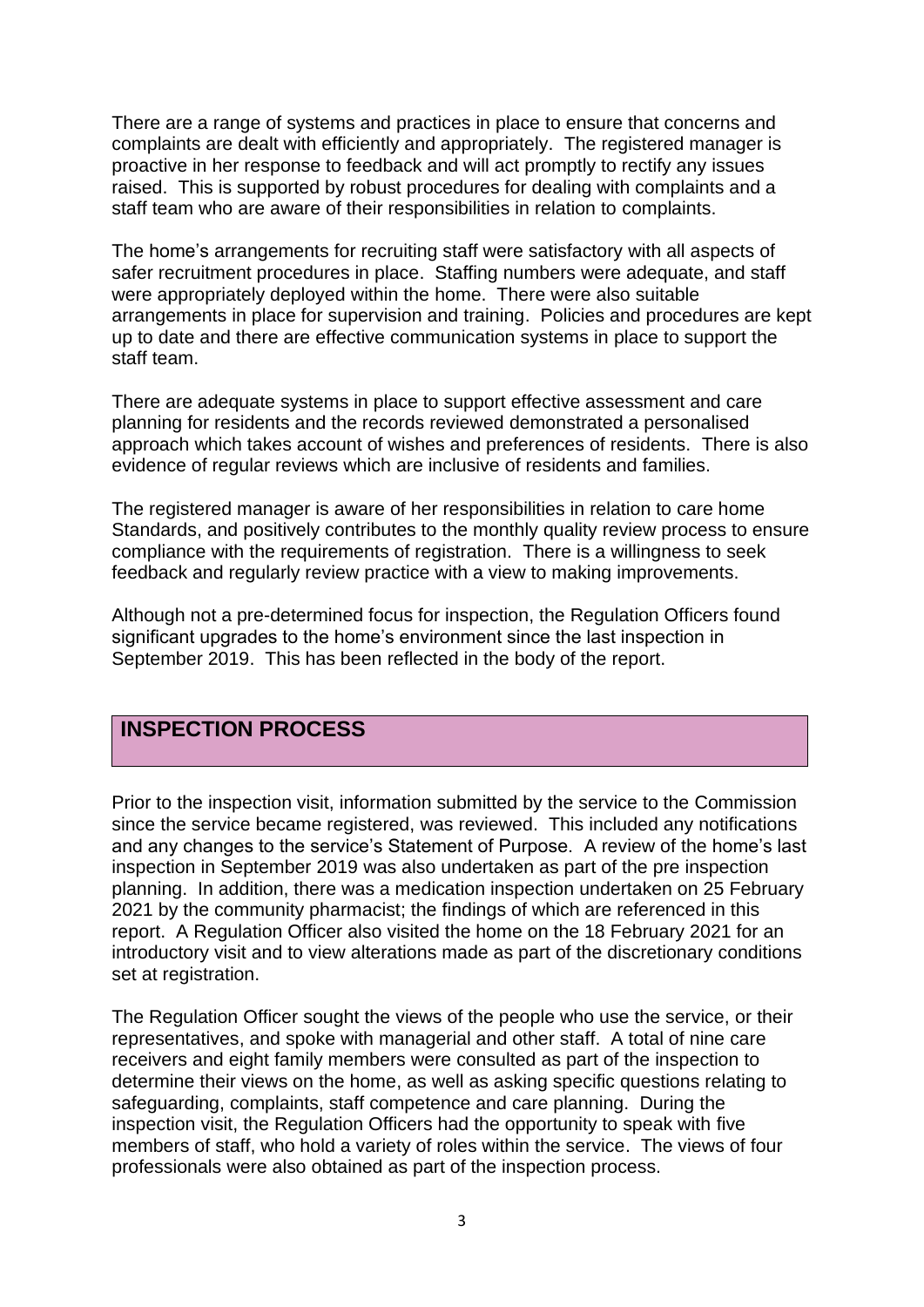During the inspection, records including policies, care records, recruitment and training files, incidents and complaints were examined. There was also an opportunity for a detailed discussion with the registered manager in relation to the daily operation of the home. At the second inspection visit, the Regulation Officer also spent time with the deputy manager reviewing the current care planning systems.

The Regulation Officers undertook a physical inspection of the premises. There has been recent investment in the upgrade of certain areas of the building and in the decoration of communal areas. Regulation Officers also had the opportunity to observe residents participating in a range of group activities which are offered within the home.

At the conclusion of the inspection, the Regulation Officer provided feedback to the registered manager.

This report sets out our findings and includes areas of good practice identified during the inspection. No areas for improvement were identified.

## **INSPECTION FINDINGS**

#### **The service's Statement of Purpose and conditions on registration**

The Care Home's Statement of Purpose was reviewed prior to the inspection visit. The Standards outline the provider's responsibility to ensure that the Statement of Purpose is kept under regular review and submitted to the Commission when any changes are made.

An updated Statement of Purpose was submitted to the Commission on 18 September 2020. This reflected the installation of a new external CCTV system, as well as compliance with the discretionary conditions set at initial registration in September 2019. The Regulation Officers reviewed the current Statement of Purpose with the registered manager during the inspection visit and noted the positive narrative which promotes the delivery of person-centred care. It was noted that there had been some recent changes in the staffing structure, and this will need to be reflected in the Statement of Purpose. The registered manager agreed to review and update the current document.

Stuart Court's Statement of Purpose continues to reflect the range and nature of services provided to residents. The Regulation Officers were satisfied that the registered manager fully understood their responsibilities in this regard.

The Care Home is, as part of the registration process, subject to the following mandatory and discretionary conditions: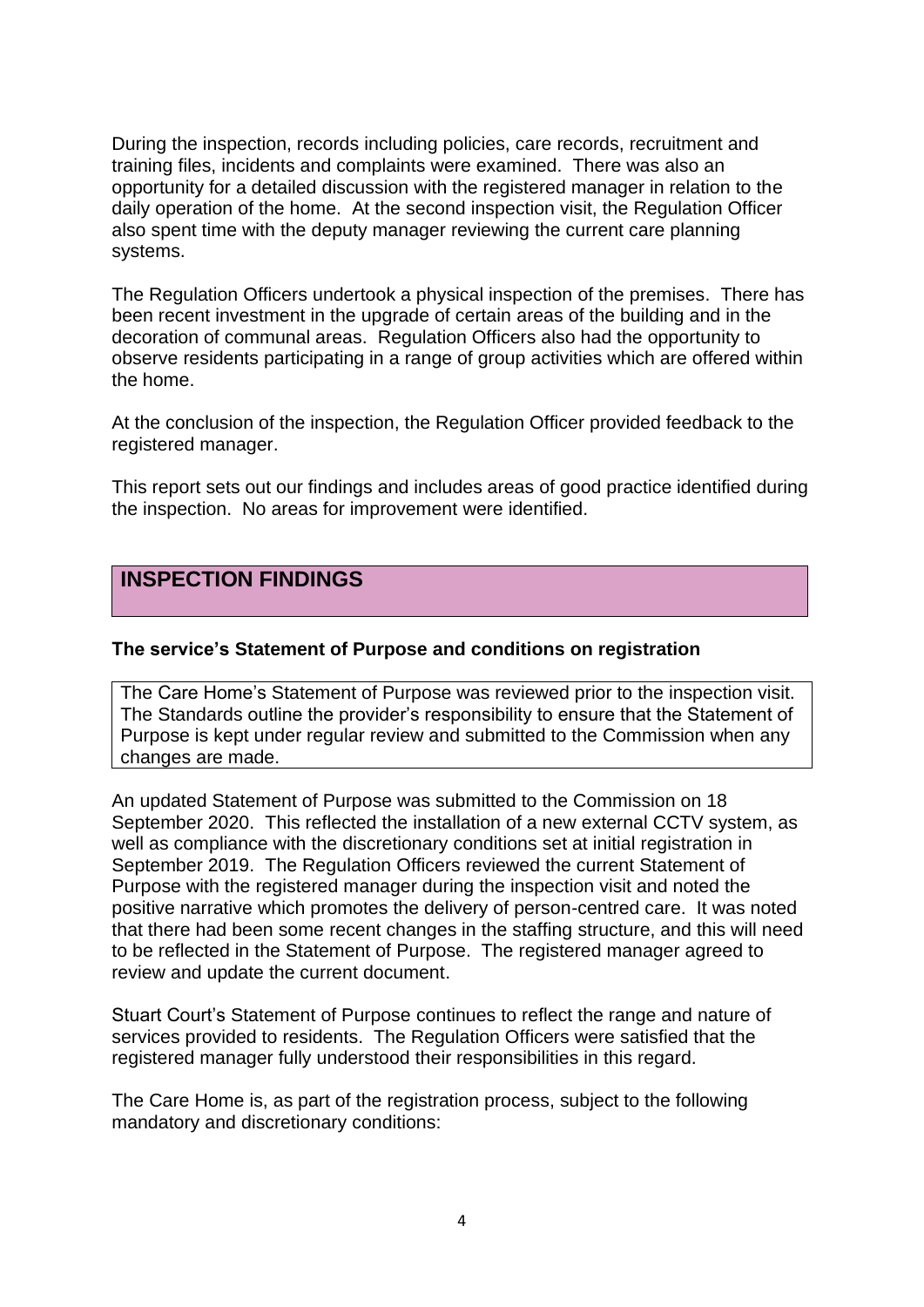| <b>Conditions of Registration</b> | Mandatory                                                                                                                                                                                                                                   |
|-----------------------------------|---------------------------------------------------------------------------------------------------------------------------------------------------------------------------------------------------------------------------------------------|
|                                   | Maximum number of care receivers in receipt of<br>personal care or personal support is 27.<br>Age range is 60 and above<br>Category of Care is Old Age<br>Rooms No: 1 - 28 (no room 9) one person<br>Rooms No: 27 (respite only) one person |
|                                   | Discretionary<br><b>None</b>                                                                                                                                                                                                                |

A discussion with the manager and an examination of records provided confirmation that these conditions on registration were being fully complied with and will remain unchanged.

Prior to this inspection, the registered manager informed the Commission that the discretionary conditions put in place at initial registration in September 2019 had now been met. The conditions stated that:

- The registered manager of Stuart Court must complete a Level 5 Diploma in Leadership in Health and Social Care to be completed by 05 August 2022
- Suitable alterations in line with identified standards for such provision should be made to the existing shower room on floor level 2 that will incorporate an assisted bath with hoist, this to increase the assisted bathroom/shower facilities available to resident group. Such alteration should be completed by August 2022.

A visit to the home was undertaken on the 18 February 2021 to view the alterations and an updated certificate of registration was issued.

The home currently has one respite bed which is used on a regular basis and was occupied at the time of inspection, although usage has reduced during Covid-19. The registered manager explained that room 28 has also been identified as a second respite room as the facilities within the room are not suitable for permanent residency. There is currently a permanent resident in the room who has been there for several years and does not wish to move. The registered manager explained that the resident is offered an alternative each time another room becomes available and the decisions are always documented. Regulation Officers met with the resident at inspection and they confirmed their satisfaction with the room. Regulation Officers advised the registered manager that when the room does become available for respite, an application to vary conditions will be required.

At the time of the inspection there was full occupancy within the home and a waiting list of ten. The registered manager gave an overview of the current levels of need and identified that there are several residents with cognitive impairment/dementia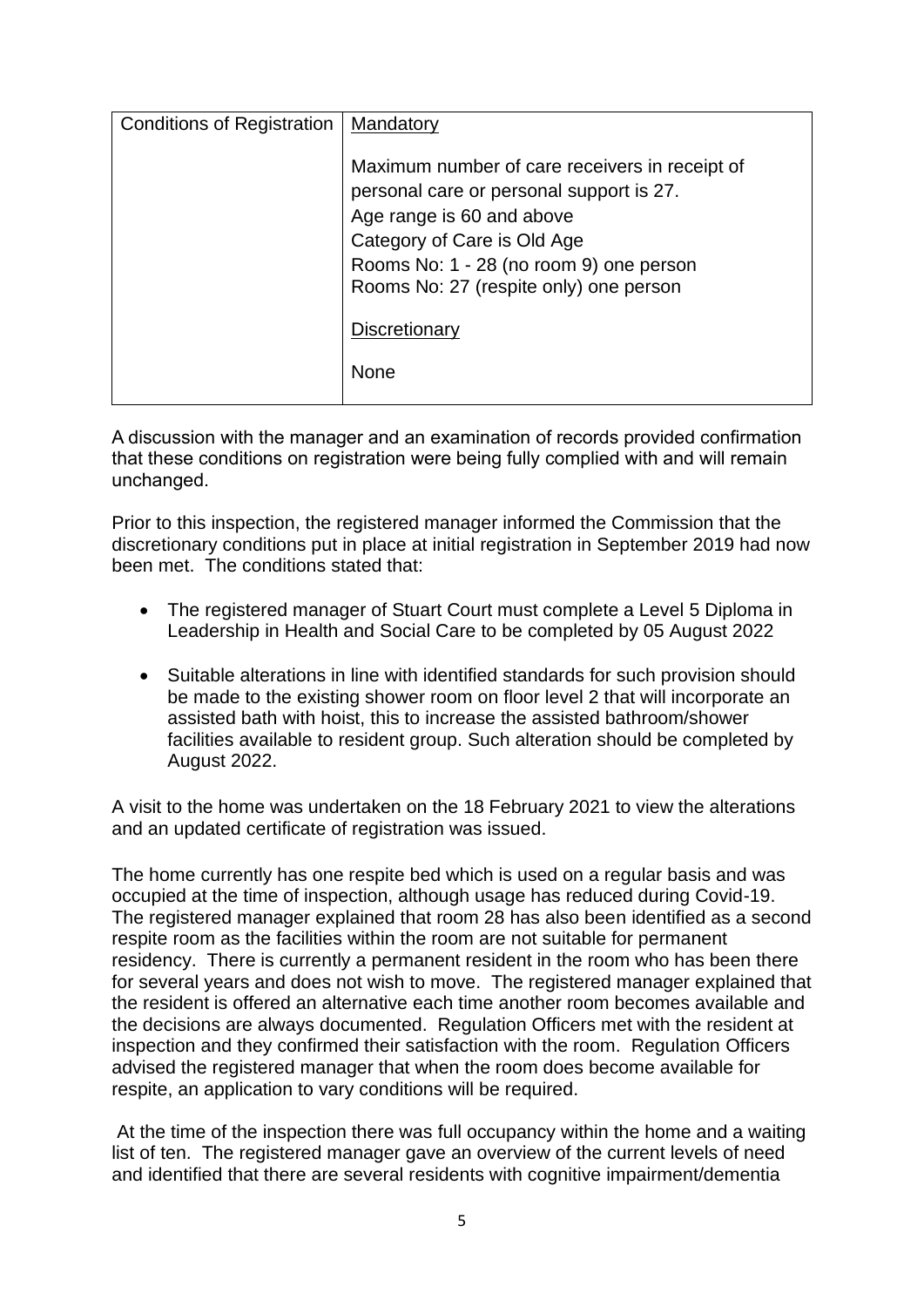which is well managed within the environment. The registered manager also gave an overview of the monitoring and reviewing processes in place and explained the procedures that are followed should re-assessment be required.

The Regulation Officers were satisfied that all conditions are currently being met.

#### **Safeguarding (adults and children)**

The Standards for Care Homes set out the provider's responsibility to ensure that care receivers feel safe and are protected against harm. This means that service providers should have robust safeguarding policies and procedures in place which are kept under review. Staff working in the service should be familiar with the safeguarding arrangements and should make referrals to other agencies when appropriate.

There is a robust safeguarding policy in place; copies of which are available in the staff handbook and on the electronic care planning system. The policy sets out how and when safeguarding alerts should be made as well as providing contact details to enable advice and support to be sought. The registered manager explained that the policy is due to be updated to reflect changes recently made to the Safeguarding Partnership Board's policies. Once this is completed there are plans to update all staff training.

During discussions with staff members, they informed the Regulation Officer that they were aware of the planned updates and had been informed of these by the registered manager and through staff meetings. Staff also confirmed that they have taken part in online safeguarding training. Upon inspection of staff training files, there was evidence of up to date safeguarding training having been provided to staff.

Regulation Officers reviewed the notifications made to the Commission in the last 12 months with the registered manager. There were 11 incidents of falls recorded. The registered manager explained that there are risk assessments in place for all residents who are at risk of falling. The staff team will try and find an appropriate balance between resident safety and maintaining independence. Restrictions imposed by Covid-19 have reduced residents' opportunities to mobilise around the home normally and participate in community activities. When changes in need are recognised, the appropriate referrals are made for re-assessment and recommendations are followed by staff. There are also other measures in place to safeguard residents which include bed alarms and a call bell system. The registered manager informed Regulation Officers that there was also new equipment available to assist residents to stand after a fall. Recent training has been undertaken by the staff team in the effective use of the equipment.

There was one safeguarding alert raised in April 2020 by an external source. This was in relation to adequate staffing levels during lockdown. This was explored with the registered manager at the time of the incident. It was identified that, due to Covid-19, a member of staff was working on an unfamiliar shift pattern and was not aware of the on-call arrangements available to staff working in the evenings, at weekends, or overnight. This was rectified immediately by the registered manager.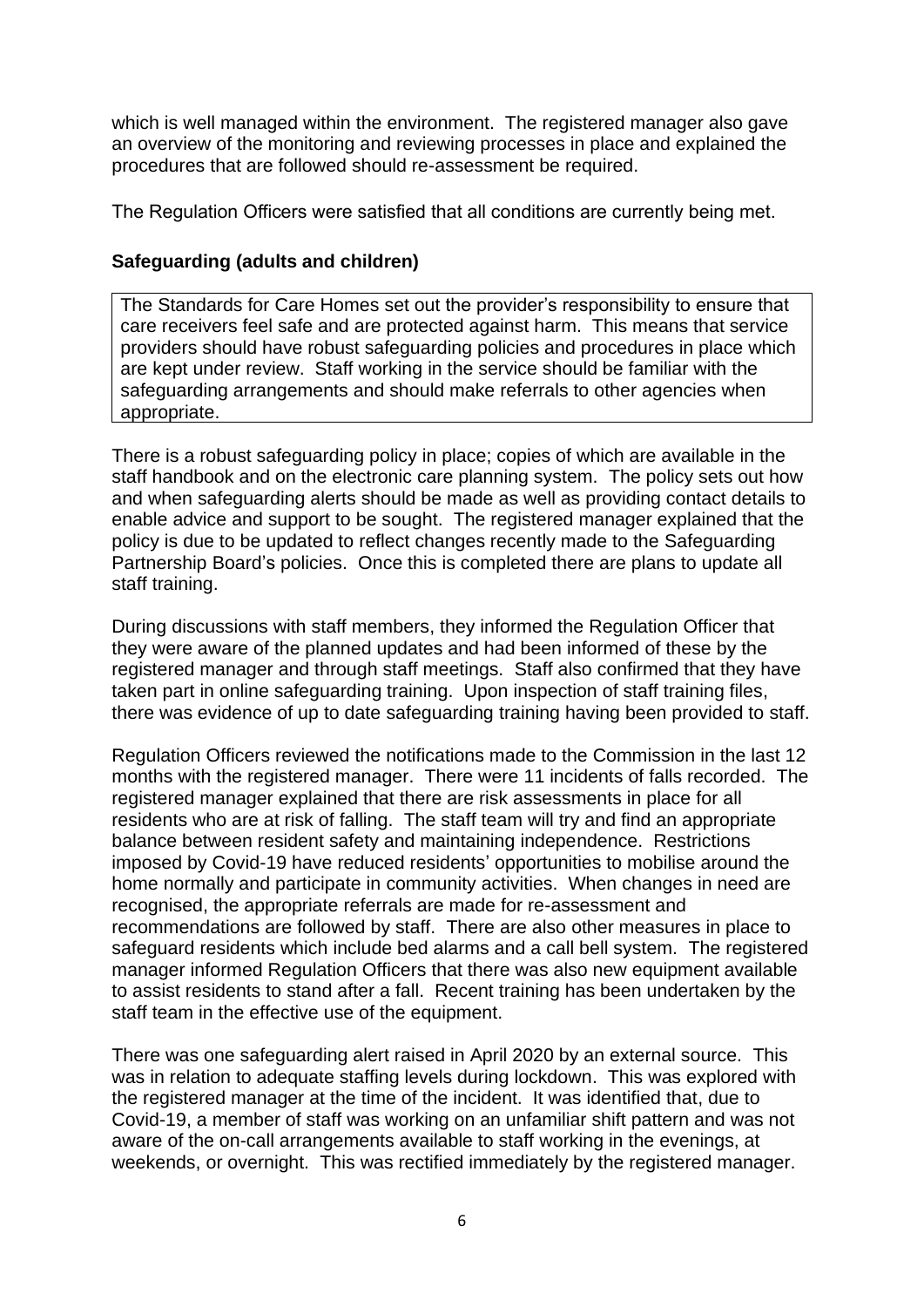A medication error was reported in December 2020. As an outcome, an internal investigation was carried out by the deputy manager, supported by the registered manager of another Methodist home. The outcomes of the investigation included the need to update the existing medication policy. This was awaiting verification at the time of inspection and all staff had been issued with a written reminder of their responsibilities in relation to medication administration. An unannounced medication inspection was undertaken by the community pharmacist on 25 February 2021 and there were no areas of concern noted.

There is a current safe bathing and showering policy in place which describes the safeguards for temperature controls and the ongoing checks to ensure safety. Regulation Officers also viewed a report completed by the fire officer in February 2020. This included recommendations for improvements and provided detail of how the issues were rectified.

At the home's previous inspection in September 2019, it was recommended that there be a review of the ramp in the corridor on the first floor as it was identified as a potential trip hazard. Regulation Officers noted that there had been significant improvements made and that the area was much improved, although a slight incline remains. This was discussed with the registered manager and it was agreed that some signage would be provided in the area to draw attention to the incline.

Regulation Officers also reviewed the home's gift policy. The registered manager gave an example of a gift voucher which had been given directly to her. The home is governed by the Methodist Homes for the Aged (MHA) Board of trustees and permission was sought from the Board that the voucher be used to purchase items for the home. This had been agreed.

All staff are aware of the gift policy and receive a copy in the staff handbook.

Residents' valuables are managed by themselves in their own rooms. Safes are available which can be placed in residents' rooms. These are also used for medication storage for residents who administer their own medication.

There is a self-contained flat within the home which is occupied by a senior member of staff. Regulation Officers discussed with the registered manager the arrangements in place for visitors to the flat. The registered manager confirmed that police checks are in place for all occupants of the flat. Visitors to the flat need to enter via the home. It was discussed that arrangements for visitors should be clearly stated in the tenancy agreement, as well as expectations in relation to noise levels. This was implemented within one week of the inspection visit.

The Covid -19 pandemic has had a huge impact upon residents, families, and staff at Stuart Court. This was discussed at length with the registered manager who described it as a "frightening time" with a "big responsibility" to keep people safe. Changes were made to rotas to minimise staff crossover and support the care needs of residents. The registered manager led by example by working alongside the team, ensuring that staff had the right equipment and appropriate training for infection control. Staff numbers were reduced at times due to the need for staff to either shield or self-isolate. Despite such challenges, the manager remarked that the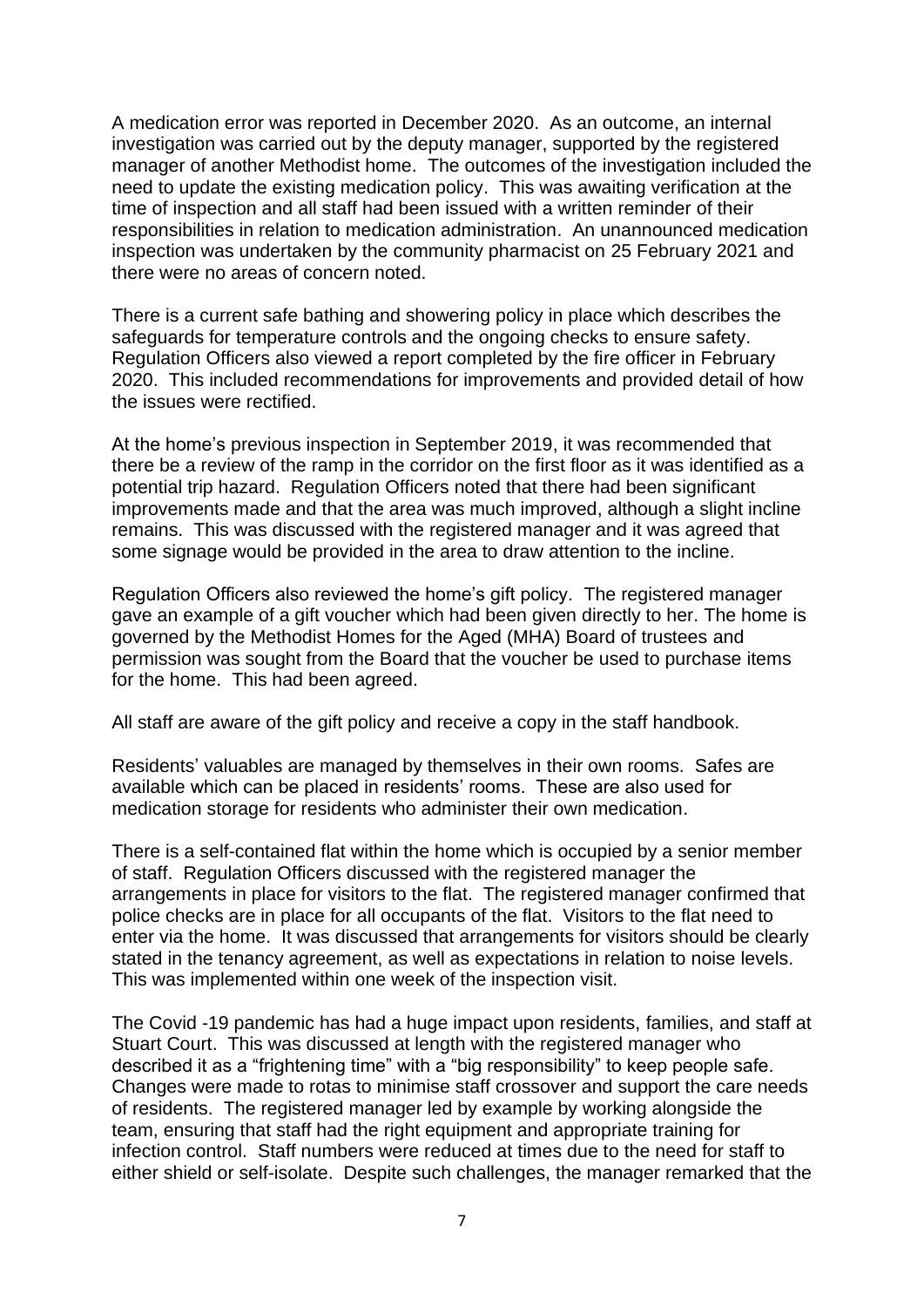team had 'pulled together', and that she had felt "humbled" by the commitment shown.

The registered manager has also demonstrated effective problem-solving skills and a compassionate approach in relation to the difficulties faced by relatives. Examples of this include arranging for swab testing for relatives to be done by staff at the home and identifying an area where a screen was erected to allow visitors to come to the rear entrance of the building to see relatives. The efforts of the registered manager were recognised in feedback received by both families and staff.

One relative stated that the home should receive a "big tick" for their efforts during the pandemic. Another talked of the 'safe but sensible' approach adopted by the registered manager when managing visits to the home.

#### **Complaints**

The Standards for Care Homes set out set out the provider's responsibility to ensure that there are arrangements in place for the management of complaints. This means that care receivers should know how to make a complaint and what to expect if they need to make a complaint. The service's staff should be familiar with the complaints management procedures and service providers should closely monitor their implementation.

There is a comprehensive complaints policy in place which incorporates guidance on whistle-blowing procedures. A copy of the policy is contained in the staff handbook, as well as the induction pack, and is available both in paper form and electronically. Residents and families are given a copy of the policy when they move in. When speaking with families, many were unable to comment on receiving the policy as their family members have been resident at Stuart Court for several years. However, all were clear on the steps they would take should they need to raise a concern or make a complaint.

The registered manager reported that they have received no formal complaints in the last 12 months. The registered manager keeps a record of any informal complaints received and the outcomes achieved. This was evident on the second inspection visit. A resident informed a Regulation Officer that they were unhappy that the windows were opened in the lounge area when residents were present. They explained that it makes the room cold which causes discomfort if people are sitting for extended periods. This was discussed with the registered manager and she explained that this was necessary at the present time due to Covid -19, and the need to increase the circulation of air indoors. She informed me that she had been made aware of the residents' concerns and had reached a compromise. The windows are now only opened when residents are in the dining room at mealtimes.

At the entrance to the home there is a complaints, comments, and suggestions box. The registered manager confirmed that this is used and gave an example of a comment made by a resident that the garden would benefit from a summer house. This was passed to the Board and a summer house is now being built.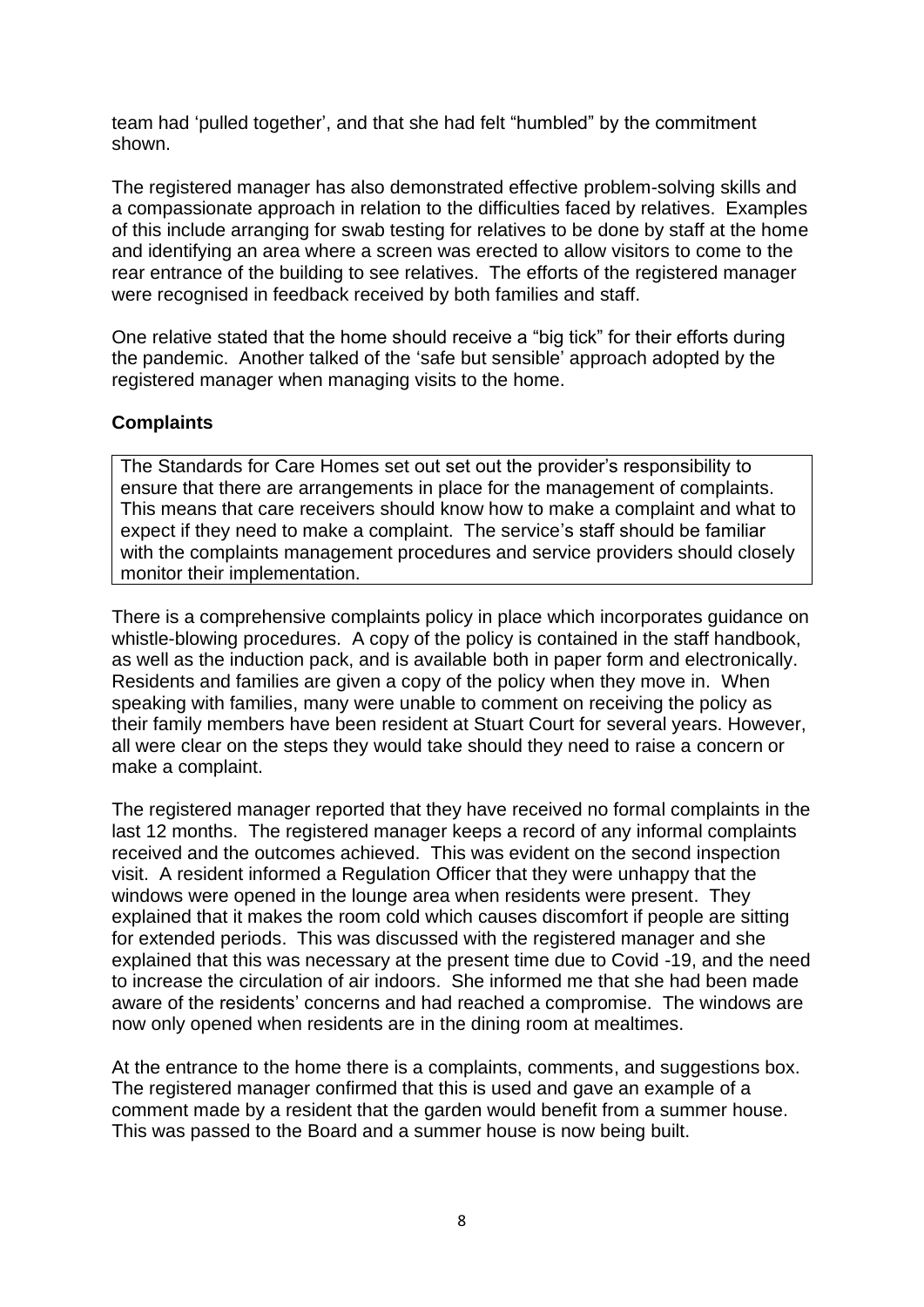It was noted that there are several other proactive practices in place to ensure that residents' voices are heard, and any concerns are addressed. These include; residents' quarterly meetings, daily contact with the chef in relation to meal choices, one to one discussion with the registered manager as routine and upon request. During the inspection, the Regulation Officers observed a positive presence from the registered manager within the home which was well-received by both staff and residents.

Resident feedback was very positive. All residents that Regulation Officers spoke with were aware of who they would speak to if they had a concern or complaint. Two residents reported that if they had a problem, they would speak to the registered manager but stated that they were happy and there was nothing that they did not like about the home. Another resident felt that if she had any concerns she could speak with any member of staff and things would be resolved. This was also reflected in feedback from families with one stating that they were confident that anything they raised would be dealt with immediately. Others gave examples of issues they had raised and reported that there was an immediate response with a willingness to work with families to find resolutions. Through discussions with family members, it was evident that there is a high level of confidence in the registered manager and the staff team and their willingness to respond to residents and families in a positive and timely manner.

#### **Safe recruitment and staffing arrangements (including induction, training, supervision, staffing levels)**

The safe recruitment of staff is an important element in contributing to the overall safety and quality of service provision. The Standards and Regulations set out the provider's responsibility to ensure that there are always suitably recruited, trained and experienced staff available to meet the needs of care receivers.

There are currently 31 staff employed at Stuart Court. This a combination of care staff, an activities co-ordinator, domestic staff, maintenance and kitchen staff. The registered manager has been in post since May 2019 and is supported by a deputy manager, four senior carers and 15 care assistants.

The registered manager is involved in all aspects of recruitment and a safer recruitment policy is in place. The deputy manager is also involved in the interview process for junior staff and Board members take part in recruitment of more senior staff, such as the registered manager and deputy manager. A total of eight recruitment files were viewed at inspection and were found to be compliant with the safer recruitment policy.

An induction programme is in place for new staff, a sample of which was viewed at inspection. The induction process takes place over a five-month period with the inductee working through a booklet covering various topics which include; introduction to the Board, roles and responsibilities and key policy reading. Each new member of staff is assigned a mentor and has probationary reviews at the midway point and end of their induction period.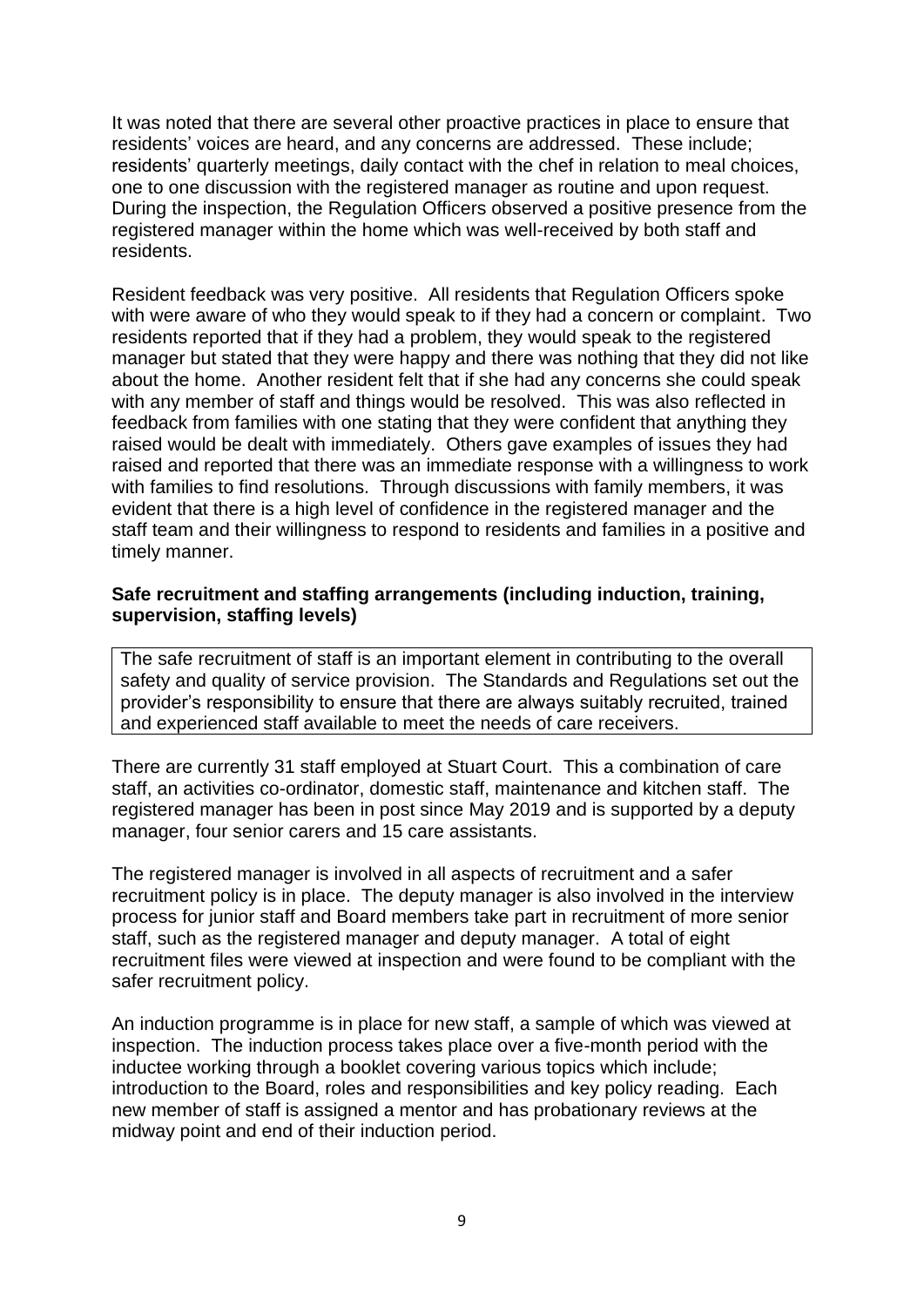There is a staff handbook in place which is issued to all staff when they commence employment. It was noted by Regulation Officers that it has recently been reviewed and updated on the 07 March 2021. This is a very easy to follow document which is informative and detailed. Subsequent discussions with staff confirmed that they all have a copy and are regularly informed of any updates or reviews.

Annual performance review and appraisals are undertaken with staff and evidence of this was evident within staff training folders. The registered manager explained that staff supervision was a new concept which she introduced to the team when she came into post. The registered manager has spent time developing a training programme for senior staff, in order to allow them to undertake the supervision process with junior staff. The registered manager will continue to supervise senior staff. Clear processes have been put in place for the facilitation of supervision and the policy has been updated to reflect this.

Staff meetings are scheduled monthly. Meeting minutes were reviewed at the time of inspection. The agenda is on display in the staff room along with other communication updates. Staff report that there are good communication systems in place within the home.

Training has been disrupted due to the Covid -19 restrictions. The home had agreed and paid for delivery of a comprehensive classroom-based training package for staff in 2020 which has been significantly disrupted. This is now due to take place in 2021. In order to ensure training updates for staff during 2020, the registered manager had arranged access to online training. A total of eight training files were reviewed at inspection and were found to have evidence of online training for staff in key areas such as, safe handling, food safety, First Aid, basic life support, infection control and safeguarding. There was also evidence of specific training on dementia and learning disabilities.

The deputy manager is currently undertaking an online management course and will then progress to the level 5 diploma in management and leadership. Fifteen of the twenty-two care staff have level 2 or 3 of the Regulated Qualification Framework (RQF), or equivalent. This meets the requirements set out in the care home Standards. Two staff have applied to undertake the level 2 RQF and one member of staff has commenced the level 3 RQF, with a further two undergoing level 3 medication training.

Duty rosters were reviewed by the Regulation Officers and reflected consistently appropriate levels of staffing. The registered manager and activities co-ordinator are not included in daily shift numbers. The registered manager attends the morning handover each day. One area noted by Regulation Officers was that night duty staff members were identified by first names only and this was written in pencil. This was pointed out to the registered manager at inspection who accepted that this needed to meet the same standard as day shift rostering and agreed to rectify.

There was consistent praise for the staff team in feedback from residents, families, and professionals. The team are described as "open and friendly", with one family member stating, "there is a culture of nothing is too much trouble". One professional stated "I definitely feel that the staff are competent to the range of needs within the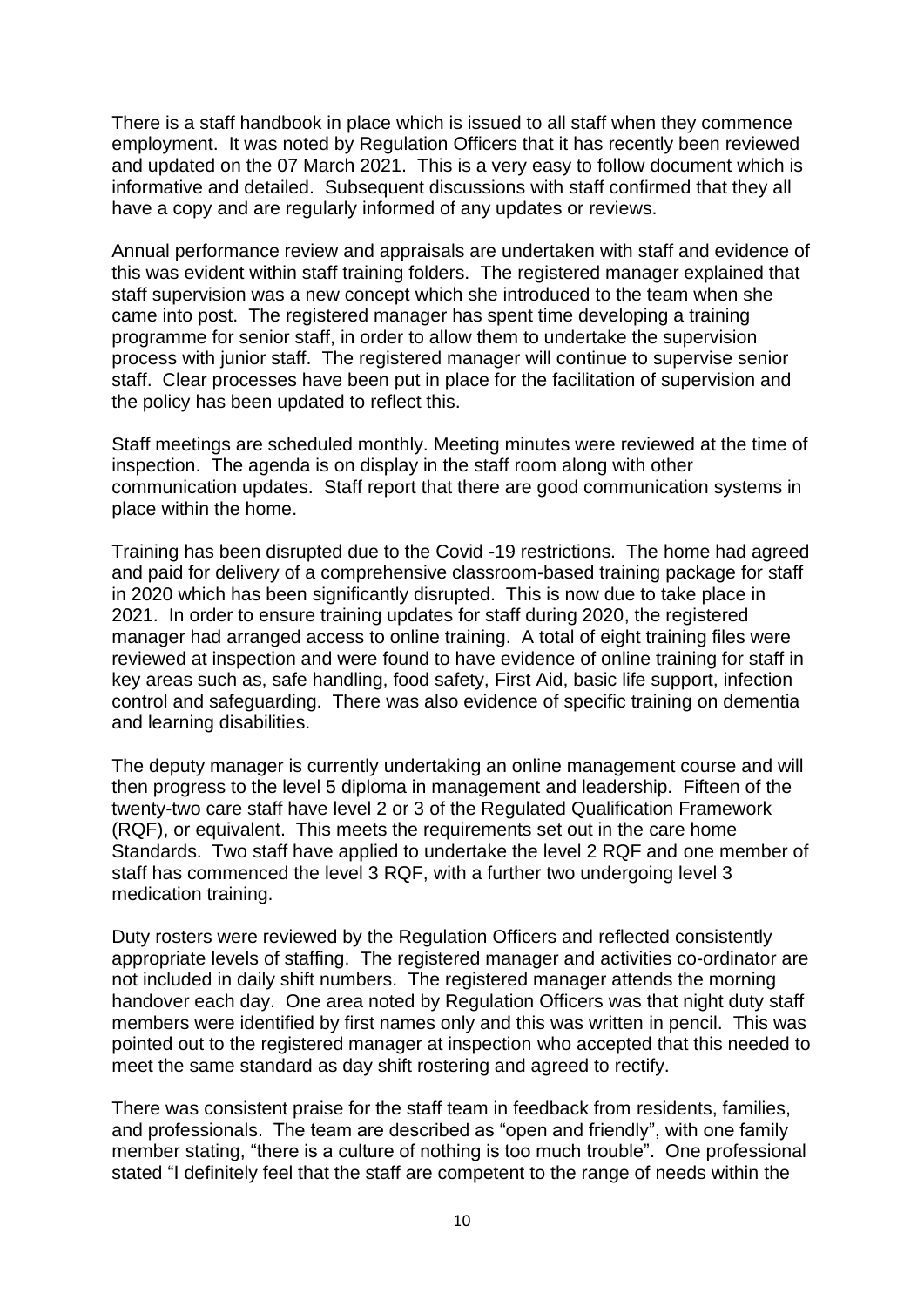home, as with my client they work in collaboration with other services such as myself to promote best outcomes". Another stated, "I have found the staff to have a good understanding of their residents, adjusting their interactions where needed to the individual's preferences".

#### **Care planning**

The people to receive this service should have a clear plan of the care to be provided to them. This should be based on an assessment of their needs, wishes and preferences. The Standards and Regulations set out the provider's responsibility to ensure that care plans are person centred and kept under review. The staff delivering care should be familiar with the care plans and ensure that any changes in needs are communicated appropriately.

The registered manager explained that some residents will previously have had a respite stay in the home prior to admission. This gives them a good opportunity to experience living in the home and make an informed decision about permanent placement. Respite stays also give the team an opportunity to get to know individuals and develop appropriate plans of care. The home does not accept emergency admissions unless the person is already known to the home.

There is an admission policy in place which also covers respite stays. Prior to moving in, the registered manager or deputy manager will undertake an assessment with the individual in order to determine the level and type of support required. There is also a discharge process in place. Regulation Officers witnessed a discharge process and transfer during the inspection. It was observed to be comprehensive and very person-centred. The care home allocated a specific member of staff to accompany the person and support them to settle in. This enabled the person to have a smooth transition to an unfamiliar environment. Regulation Officers identified this as an area of good practice.

At the second inspection visit on 26 March, the Regulation Officer conducted an extensive review of a sample of the home's care plans with the deputy manager. A total of eight care plans were reviewed. An electronic care planning system is in place. The system allows for care plans to be personalised and staff are encouraged to record the views of residents on how they would like their care to be delivered, in the residents' own words.

The registered manager explained that time has been invested in developing staff skills and confidence in developing care plans from the resident's perspective and focusing on the promotion of independence. Where residents have difficulties in communicating their needs, staff write plans based upon their knowledge of the resident and information received from others who know them well, such as family, friends and professionals in order to reflect wishes and choices.

There is a life history section which gives a good pen picture of the resident, focusing on their personal experiences and preferences. There is also a facility for recording all incidents and accidents and can be linked to specific care plans, such as mobility. Staff entries can be linked to specific care plans which assists with more effective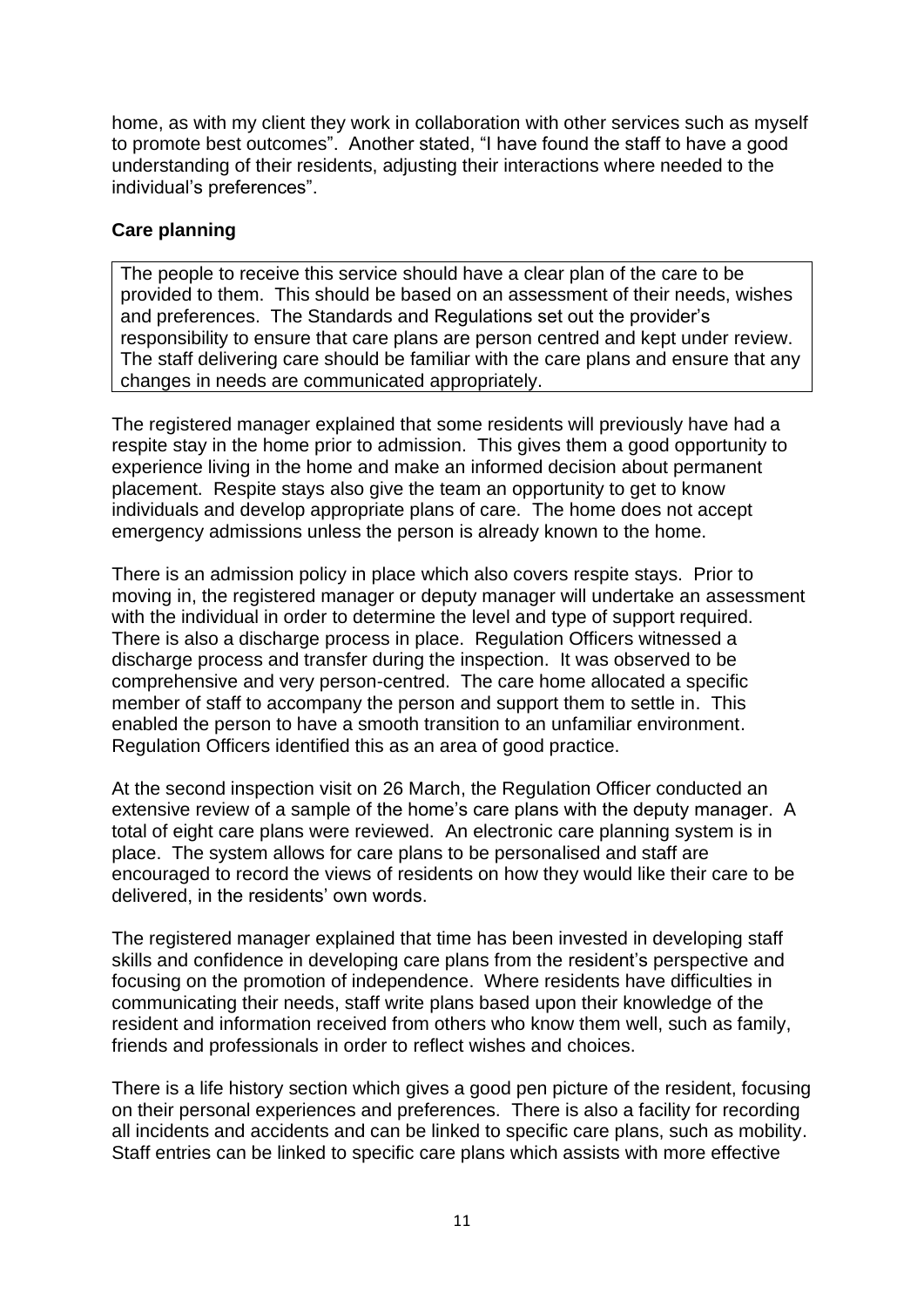reviews. Each resident who requires it has a risk of falls assessment in place. All residents also have personal emergency evacuation plans.

There was evidence of review dates for all care plans which were completed within the timescales set and additional updates took place if there were identified changes in need. There is also a care planning meeting held each Wednesday where new information or changes required are discussed and recorded.

Each resident is offered the opportunity to review their care plan with a member of staff on a monthly basis. This generally takes place in the activity room and copies of the plans can be put on the large screen for the resident to view. Some residents also prefer to keep a paper copy of their plan in their room. The Regulation Officer spoke to one resident who explained they like to keep a copy in their room as it helps them to remember. Other residents confirmed that they are offered opportunities to review their plans. There is currently no mechanism in place to indicate when reviews with residents have taken place. This was discussed with the registered manager and deputy manager and agreement reached that a communication entry will be made after each resident's review.

Staff provided examples of how the existing electronic system can be both cumbersome and difficult to navigate. This sometimes leads to staff becoming frustrated, particularly as the system does not provide a means of indicating when reviews or when significant events have occurred.

Family members reported that they feel included in their relative's care and are always kept up to date when there any changes in need. Several accounts were given to Regulation Officers when changes in need had been identified. These were discussed with relatives in a sensitive manner with full explanations given as to the need to make changes to the provision of care. One family member explained that their relative, who has a cognitive impairment, needed to move rooms due to mobility issues. The move was discussed in advance and was well planned by the staff team. Pictures were taken of the resident's room so that when they moved, the new room and personal belongings could be set up in the same way, which reduced anxiety for the resident. This promotes the dignity of the person and evidences a person-centred ethos.

Several residents expressed that they value the companionship that the home provides and the importance of the friendships they have developed. This is supported by the social activities which the home offers. An activities co-ordinator has recently been recruited and facilitates a range of activities each week. The coordinator also works with residents to identify their wishes and preferences. Having identified a gap in the provision of activities to meet the needs of male residents, the activities co-ordinator was in the process of exploring how this need might be better met.

Regulation officers reviewed the recent schedules and found a range of onsite activities on offer each day. There are also opportunities to participate in community outings and events. Regulation Officers also witnessed a drum session, sing along and quiz afternoon during inspection visits, as well as pictures of recent social events and parties. It was clear that everyone who was attending the sessions were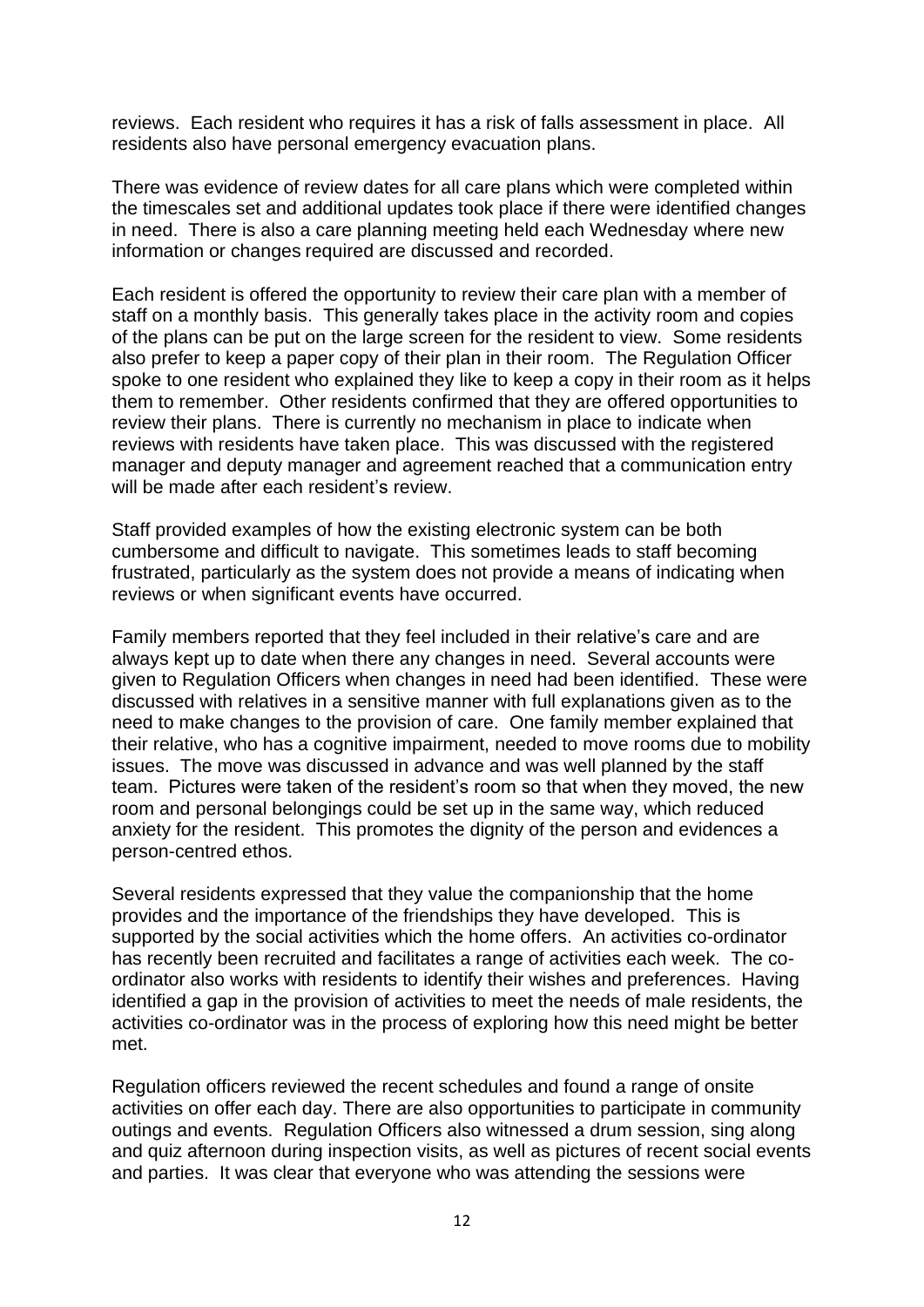actively engaged and supported by enthusiastic staff members. Residents spoke fondly of the activities and liked having the freedom to join in when they chose.

Two family members spoke of the time taken by staff to introduce new residents to the social activities who were reluctant at first, providing gentle encouragement and re-assurance. This has been positive for the residents who are now enjoying joining in but still have the option to spend time on their own. This was identified by the Regulation Officers as an area of good practice.

#### **Monthly quality reports**

The quality of care provision should be kept under regular review. The Standards and Regulations set out the provider's responsibility to appoint a representative to report monthly on the quality of care provided and compliance with registration requirements, Standards and Regulations. The manager should be familiar with the findings of quality monitoring activity and any actions required to improve the quality of service provision.

There are monthly quality reports completed by a member of the Board. The reports were available upon inspection and were reviewed by the Regulation Officers. The registered manager reported that she finds this a beneficial process and she contributes to the reports by providing information collated throughout the month which includes details of informal complaints, maintenance checks, incident reports, near misses and audits.

Spot checks are carried out at four to six weekly intervals. This is completed by the live-in senior carer for night staff and by the registered manager.

Questionnaires are given to any residents who have respite stays. These were viewed at the time of inspection. The information is used to help enhance the respite experience and improve practice within the home.

Minutes from residents and staff meetings were reviewed. Regulation Officers found these to be sources of good communication and information sharing. A recent residents' meeting focused upon giving updates on Covid and what this meant for them. The most recent staff meeting had informed the staff team of the upcoming inspection by the Commission. The registered manager had encouraged staff to engage honestly with Regulation Officers.

The registered manager explained that the openness of the home supports the quality monitoring process. The views of anyone visiting the home are always welcomed and there are no restrictions placed on visitors outside of current Covid-19 pandemic. The home also welcomes students on work-experience placements from local schools and colleges.

The registered manager has received positive feedback for her leadership. Staff report that she has made a positive impact since taking over and is supportive of the team. One family member describes the home as "well led and managed". One professional reported that she had received positive feedback from staff about the registered manager and described her as "very inclusive".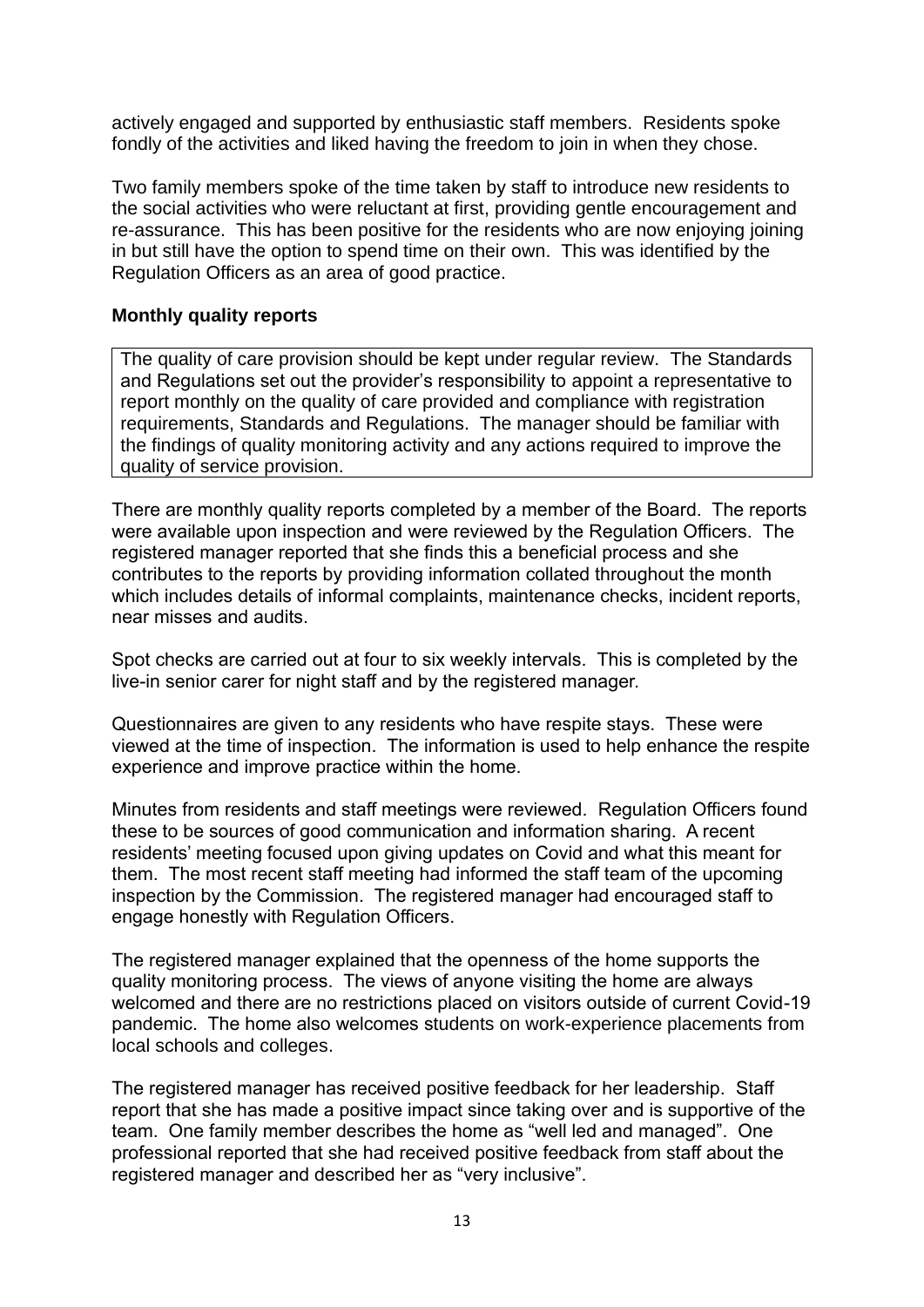Members of the MHA Board regularly make visits to the home and spend time with residents on an informal basis. Residents and staff reported that this is well-received and has a positive impact. Similarly, staff reflected that they value the presence of Board members and feel supported and valued by the Board. One member of staff reported that, upon successfully completing a training course, that this was recognised by the Board. The registered manager also expressed that the Board have consistently supported her in her role, particularly through the Covid-19 pandemic.

#### **Care home environment**

Reference was made to Standard 7 of the Care Home Standards which states: "The environment will enhance your quality of life and the accommodation will be a pleasant place to live or stay."

The home's previous inspection in September 2019 noted that there were plans to refurbish the interior and described some areas as "a little worn out in general appearance".

Regulation Officers noted at this inspection, that there had been significant improvements to decoration within the home. There are new carpets throughout, and all communal areas have been repainted and are bright and welcoming. One professional commented on the "lovely atmosphere and lovely décor" in the home.

All rooms are personalised to the residents' own taste and wishes with lots of personal items and furniture.

The home maintains a high level of cleanliness and this was commented upon by a family member. Regulation Officers spoke with domestic staff who shared information in relation to cleaning schedules. There are personal protective equipment stations in the corridors in every floor. These have been set up to blend in with the home's décor and are not intrusive of the environment.

At the time of inspection, building work was being undertaken to improve staff facilities and there are plans for further upgrades to this area. The work was not impacting upon residents' daily living or activities.

The registered manager reviews rooms each time they have a vacancy and explained that there were plans to replace carpets in a room vacated that day, before it was offered to another resident.

The home is located over four floors with two staircases and a lift. Regulation Officers noted that it can be hard to navigate around the building. This was discussed with residents whom Regulation Officers spoke with. All reported that they do not have any issues with finding their way around the building. The registered manager and staff reported that there had been no issues with residents navigating the building. There is signage in the lift to support residents.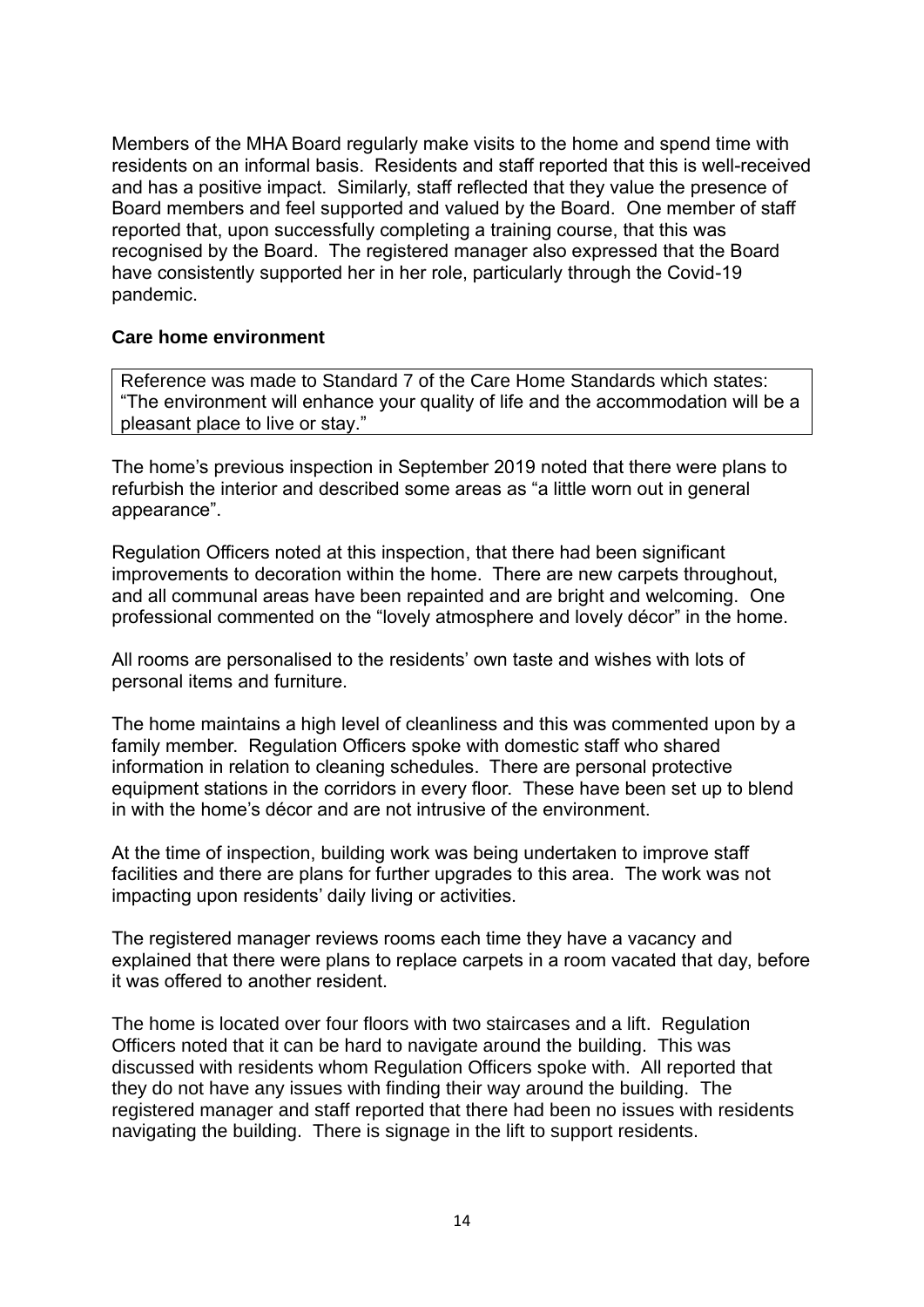At the time of inspection Regulation Officers observed a calm and relaxing atmosphere. There were lots of positive comments from relatives with one family member stating that their mother regards Stuart Court as their home, another described it as "a home from home", which is reflective of the Statement of Purpose. One professional commented that Stuart Court is "much less like a retirement home and more like a home".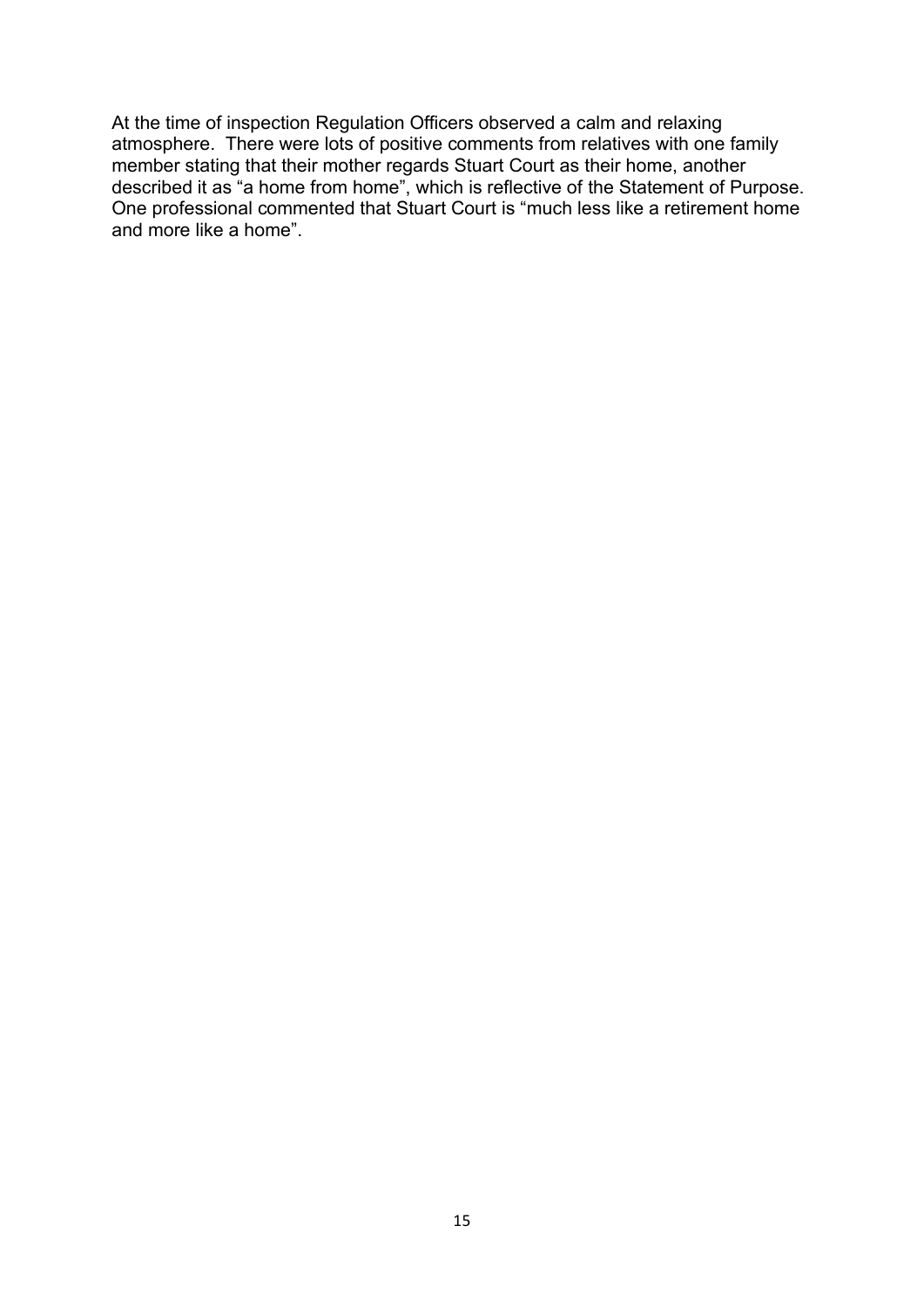# **IMPROVEMENT PLAN**

There were no areas for improvement identified during this inspection and an Improvement Plan has not been issued.